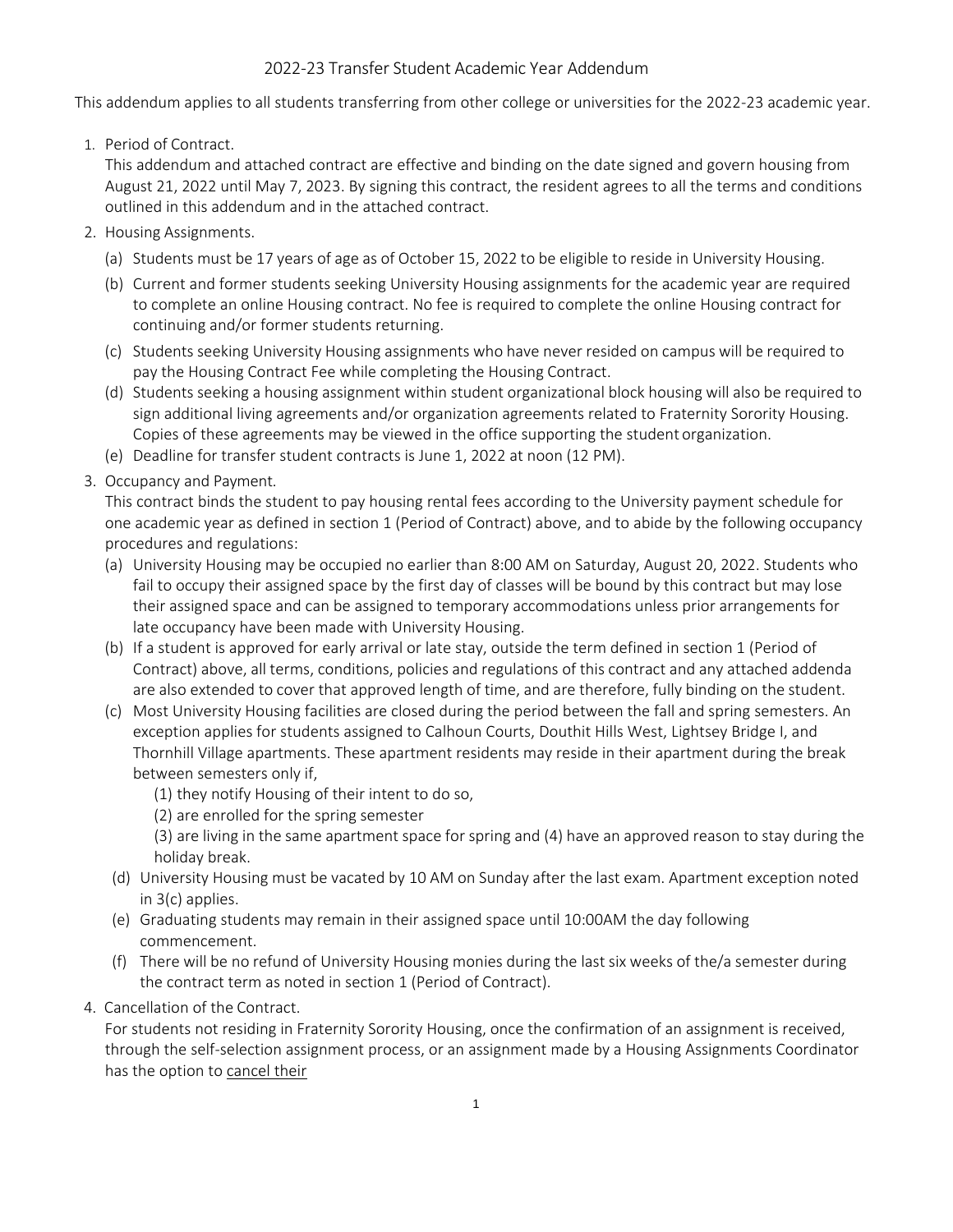electronically signed contract within 72 hours of confirmed assignment. After this timeframe has elapsed, failure to cancel as prescribed constitutes a legally, binding contract for the academic year.

The academic year contract may be cancelled for the following reasons only:

- (a) Withdrawal from Clemson University; or,
- (b) Withdrawal from the Bridge to Clemson program at Tri-County Technical College; or
- (c) Failure to complete academic criteria as determined by the Bridge to Clemson program at Tri-County Technical College (grade and credit hour requirements) at the end of the spring term of the 2021-22 Academic Year; or,
- (d) Transferring to another college or university; or,
- (e) Marriage (no more than four weeks prior to the wedding date); or,
- (f) Circumstances determined by the University to be sufficiently extenuating as to warrant cancellation (documentary evidence will be required).
- 5. Contract Cancellations and Fees.
	- (a) Students, who request cancellation of this Contract due to extenuating circumstances, must do so by submitting an online Appeals Form located in the Clemson Home Portal. Housing & Dining's Appeals Committee will review the request, determining approval or denial of request, and will notify the student of the decision.
	- (b) The Housing & Dining Contract is legally binding and must be upheld by the student until notification has been received via email from the Housing & Dining Appeals Committee.
	- (c) Cancellation fee, an amount not to exceed a semester's rental rate for the area assigned, will be applied to the student's iRoar account based on the circumstances of cancellation.
	- (d) Fraternity Sorority Housing residents are to abide by the terms in Contract Cancellations and Fees, item 5, of Fraternity Sorority Housing section below.
- 6. Proper Notice of Cancellation Request.

Students who desire to request cancellation of this contract must contact Clemson Home to receive instructions.

7. Appeals Committee.

Students are encouraged first to contact the University Housing Assignments Office with concerns regarding the contract cancellation process. If the concerns are not resolved satisfactorily, the student is encouraged to submit such concerns to the Appeals Committee. Fraternity Sorority Housing residents are to abide by the terms in Contract Cancellations and Fees, item 5, of Fraternity Sorority Housing section below.

8. Collection Fees.

If any collection fees are assessed or attorney's fees expended by the University in the process of obtaining unpaid housing charges, the student will be responsible for the payment of those fees in addition to the unpaid housing charges.

## 9. Rental Rates.

Rental rates for University Housing & Dining are published online at [www.clemson.edu/housing-dining.](http://www.clemson.edu/housing-dining)

Revised 7/2021